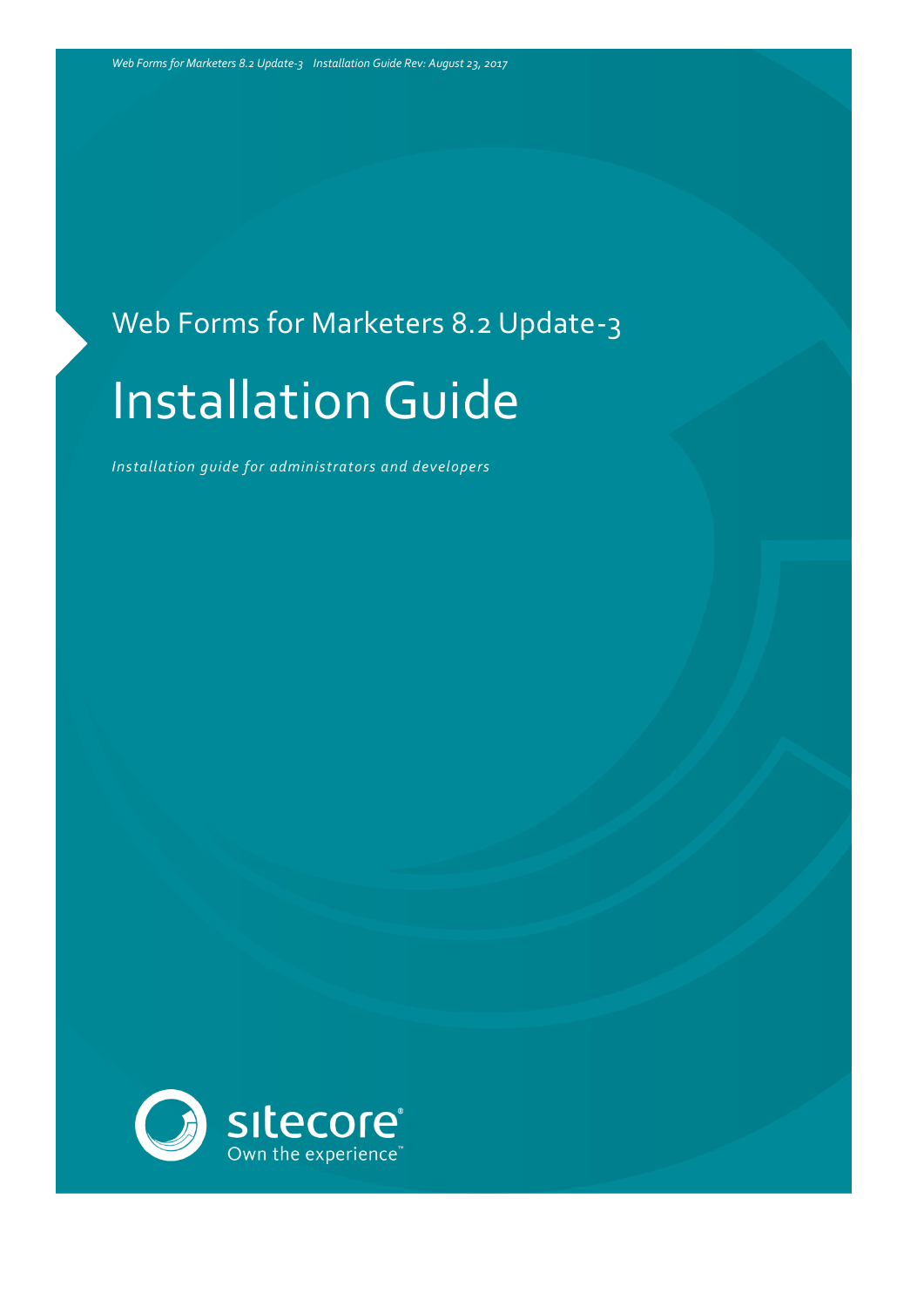### **Table of Contents**

| 1.1   |  |
|-------|--|
| 1.1.1 |  |
|       |  |
| 1.2   |  |
|       |  |
|       |  |
| 1.2.3 |  |
| 1.2.4 |  |
| 1.3   |  |

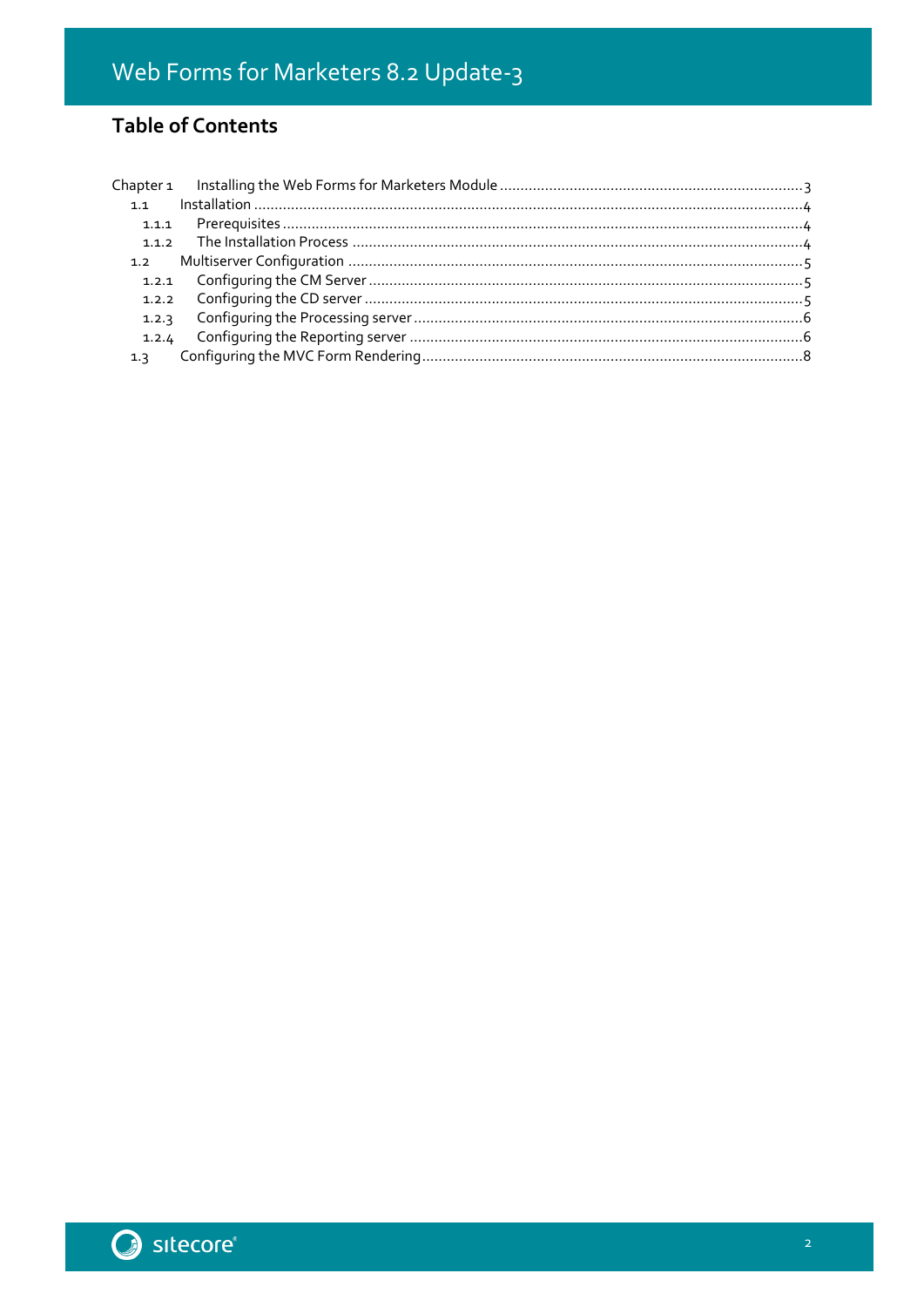## **Chapter 1**

# <span id="page-2-0"></span>**Installing the Web Forms for Marketers Module**

This chapter describes how to install the Web Forms for Marketers module.

This chapter contains the following sections:

- **•** [Installation](#page-3-0)
- [Multiserver Configuration](#page-4-0)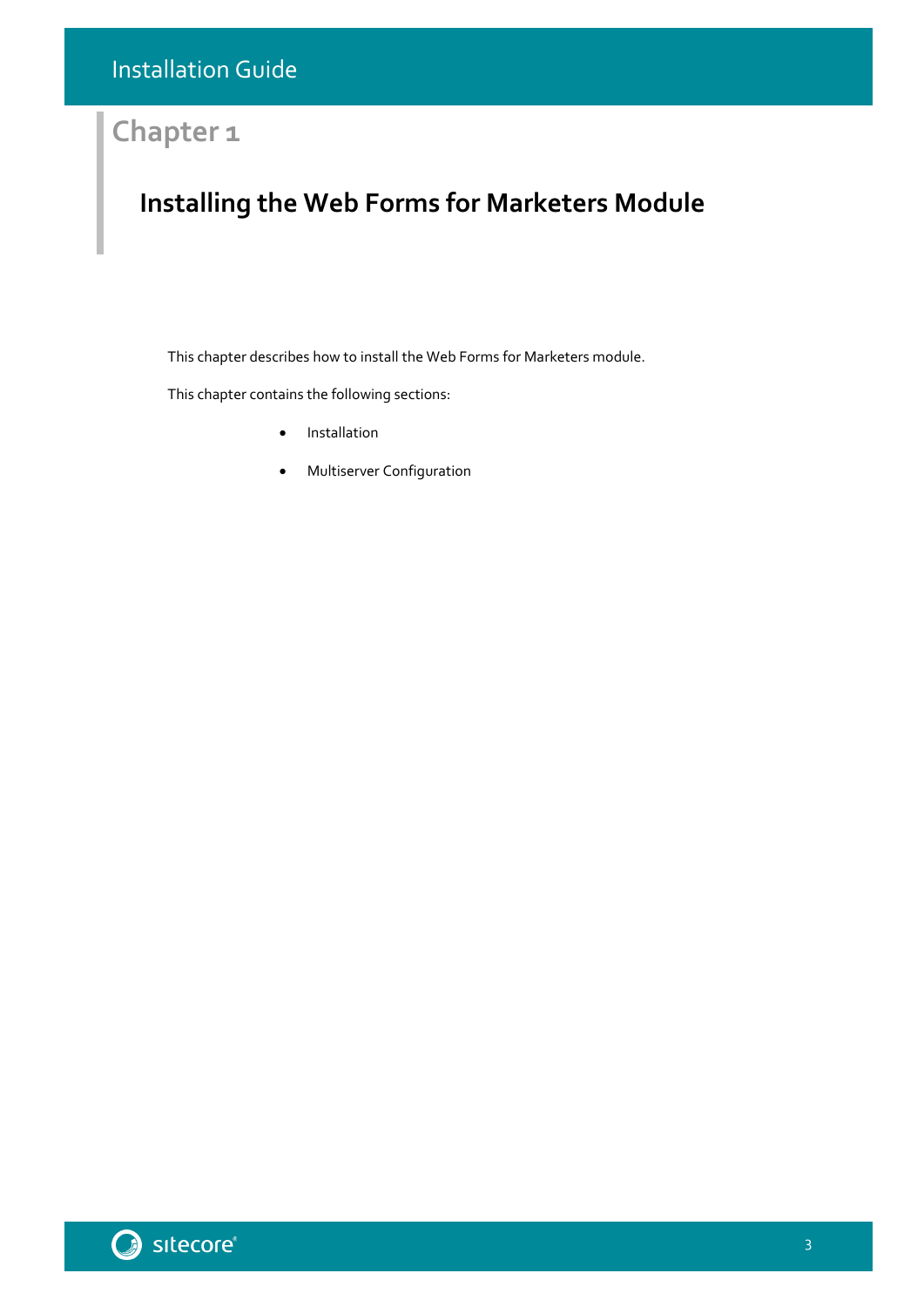#### <span id="page-3-0"></span>**1.1 Installation**

<span id="page-3-1"></span>You can download the Web Forms for Marketers (WFFM) package from th[e Sitecore Developer Portal.](https://dev.sitecore.net/)

#### **1.1.1 Prerequisites**

- Sitecore XP 8.2 rev. 170407 (Update-3)
- The Web Forms for Marketers 8.2 rev. 170413 (Update-3) package. To download the package, go to the [Sitecore Developer Portal.](https://dev.sitecore.net/)

#### <span id="page-3-2"></span>**1.1.2 The Installation Process**

The Web Forms for Marketers module is distributed as a Sitecore package.

To install the module:

On the **Launchpad**, click **Control Panel**, **Administration**, **Install a Package**.

or

 On the **Launchpad**, click **Desktop**, and then click **Sitecore Start** button, **Development Tools**, **Installation Wizard**.

The Installation Wizard quides you through the installation process. Select the Web Forms for Marketers 8.2 rev.170413.zip Sitecore package. Read and accept the license agreement when prompted.

When the installation is completed, you must perform the following post-installation steps:

- 1. In the **Restricting Placeholders** wizard, define the list of placeholders that you want to have available when you add the forms to the layouts.
- 2. Publish the content to the Web database.
- 3. On the reporting database of your current instance, run the [site root]\Website\Data\WFFM\_Analytics.sql file. This creates four additional tables in your reporting database.

#### **Note**

If you use xDB Cloud, you should skip this step, as the script is run automatically when a new xDB cloud set is created.

4. Add the following nodes to the Web.config file under the configuration\system.webServer\handlers node

```
<add name="CaptchaImage" verb="*" path="CaptchaImage.axd"
type="Sitecore.Form.Core.Pipeline.RequestProcessor.CaptchaResolver, 
Sitecore.Forms.Core" />
```
<add name="CaptchaAudio" verb="\*" path="CaptchaAudio.axd" type="Sitecore.Form.Core.Pipeline.RequestProcessor.CaptchaResolver, Sitecore.Forms.Core" />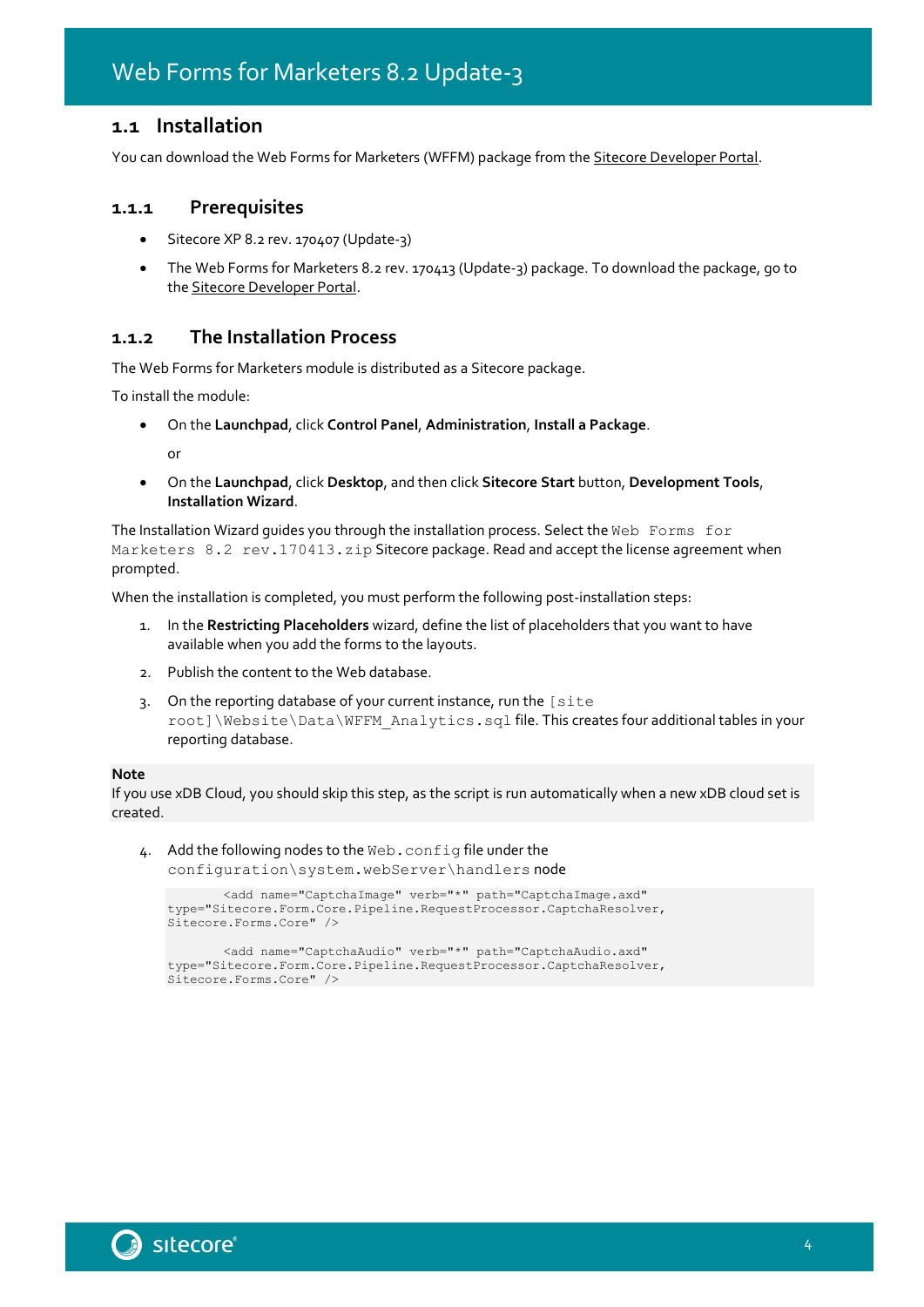#### <span id="page-4-0"></span>**1.2 Multiserver Configuration**

To use the Web Forms for Marketers module in multiserver environments, follow the instructions in this section for the Content Management (CM), Content Delivery (CD), Processing and Reporting servers.

#### <span id="page-4-1"></span>**1.2.1 Configuring the CM Server**

On the CM server, follow the instructions in section *[1.1.2](#page-3-2) [The Installation Process](#page-3-2)* to install the Web Forms for Marketers 8.2 rev.170413.zip package.

1. On only one of the CM servers, in the \App\_Config\Include\Sitecore.Forms.config file, in the <sitecore> section, check that the following node is included:

```
\langle!--HOOKS-->
<hooks>
  <!--remote events hook-->
    <hook type="Sitecore.Form.Core.WffmActionHook, Sitecore.Forms.Core"/>
</hooks>
```
2. On only one of the CM servers, in the \App\_Config\Include\Sitecore.Forms.config file, in the <events> section, check that the following node is included:

```
<!--Remote events handler-->
       <event name="wffm:action:remote">
        <handler type="Sitecore.Form.Core.WffmActionHandler, Sitecore.Forms.Core" 
method="OnWffmActionEventFired" > 
          <param name="actionManager" ref="/sitecore/wffm/wffmActionExecutor" /> 
          </handler>
       </event>
```
3. On each CM server, in the Sitecore.Forms.config file, in the <settings> section, check that it does not contain the following information:

```
<setting name="WFM.IsRemoteActions" value="true" />
```
#### <span id="page-4-2"></span>**1.2.2 Configuring the CD server**

To install Web Forms for Marketers on the CD server, use the Web Forms for Marketers CD 8.2 rev.170413.zip package.

#### **Important**

This is not a Sitecore package. Do not use the Sitecore Installation Wizard to install this package.

To install the module, unzip the Web Forms for Marketers CD 8.2 rev.170413.zip file to the [site root]\Website folder of the CD server.

To configure the module:

1. Add the following nodes to the Web.config file under the

```
configuration\system.webServer\handlers node.
```

```
<add name="CaptchaImage" verb="*" path="CaptchaImage.axd" 
type="Sitecore.Form.Core.Pipeline.RequestProcessor.CaptchaResolver, 
Sitecore.Forms.Core" />
```

```
<add name="CaptchaAudio" verb="*" path="CaptchaAudio.axd" 
type="Sitecore.Form.Core.Pipeline.RequestProcessor.CaptchaResolver, 
Sitecore.Forms.Core" />
```
- 2. On all the CD servers, in the \Website\App\_Config\Include\Sitecore.Forms.Config file, remove or disable the following sections:
	- In the <sitecore> section, remove:

```
\langle !-HOMSS--<hooks>
 <!—remote events hook--> 
   <hook type="Sitecore.Form.Core.WffmActionHook, Sitecore.Forms.Core"/>
```
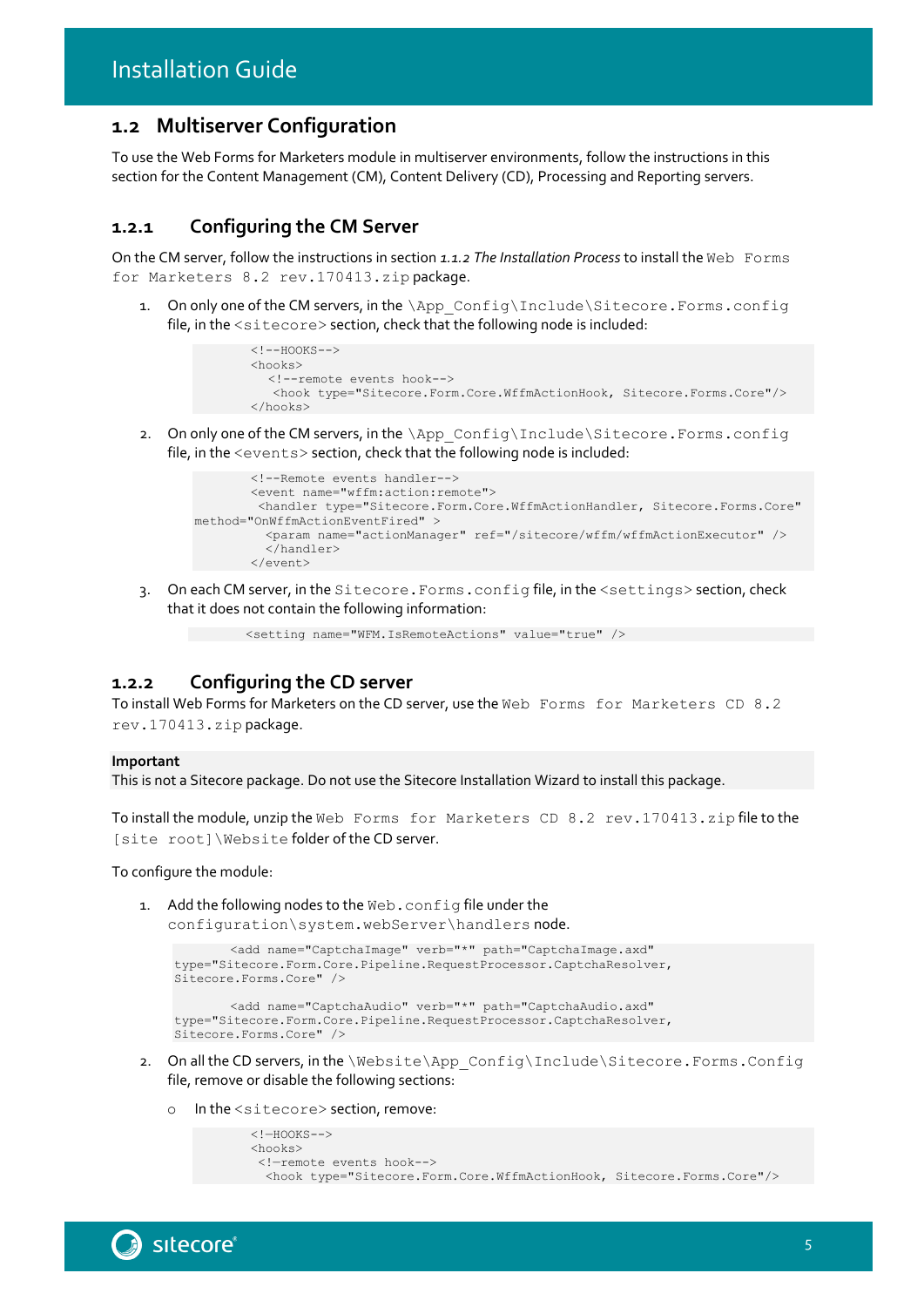<hooks>

o In the <events> section, remove:

```
<!--Remote events handler-->
       <event name="wffm:action:remote">
        <handler type="Sitecore.Form.Core.WffmActionHandler, Sitecore.Forms.Core" 
method="OnWffmActionEventFired" >
       <param name="actionManager" ref="/sitecore/wffm/wffmActionExecutor" />
        </handler>
       </event>
```
- 3. In the \Website\App\_Config\Include\Sitecore.Forms.Config file:
	- o Add the following node to the <settings> section:

```
<setting name="WFM.IsRemoteActions" value="true" />
```
 $\circ$  Configure the following node according to the name of the connection string related to the target database. For example "web".

```
<setting name="WFM.MasterDatabase" value="web" />
```
#### <span id="page-5-0"></span>**1.2.3 Configuring the Processing server**

To use the Processing server in your environment, add the following files from the Web Forms for Marketers CD 8.2 rev.170413.zip package to the [site root]\Website\bin folder:

- \Website\bin\Sitecore.WFFM.dll
- \Website\bin\Sitecore.WFFM.Analytics.dll
- \Website\bin\Sitecore.WFFM.Abstractions.dll

Add the following file to the [site root]\Website\App\_Config\Include folder:

\Website\App\_Config\Include\Sitecore.WFFM.Analytics.config

To configure the module to work with the Processing server, on the CM and CD servers, in the \Website\App\_Config\Include\Sitecore.WFFM.Analytics.config file, remove or disable the following group:

```
 <group groupName="analytics.aggregation">
         <pipelines>
           <interactions>
             <processor 
type="Sitecore.WFFM.Analytics.Aggregation.Processors.FormSummary.FormSummaryProcessor, 
Sitecore.WFFM.Analytics" />
                     <processor 
type="Sitecore.WFFM.Analytics.Aggregation.Processors.FormEvents.FormEventsProcessor, 
Sitecore.WFFM.Analytics" />
                     <processor 
type="Sitecore.WFFM.Analytics.Aggregation.Processors.FormStatisticsByContact.FormStatisticsByC
ontactProcessor, Sitecore.WFFM.Analytics" />
           </interactions>
         </pipelines>
      </group>
```
#### <span id="page-5-1"></span>**1.2.4 Configuring the Reporting server**

If the Reporting server uses its own Web and Master databases, you must download and install the Web Forms for Marketers package for the Reporting server from the [Sitecore Developer Portal.](https://dev.sitecore.net/Downloads/Web_Forms_For_Marketers.aspx)

The Web Forms for Marketers module for Reporting server is distributed as a Sitecore package.

To install the module:

On the **Launchpad**, click **Control Panel**, **Administration**, **Install a Package**.

or

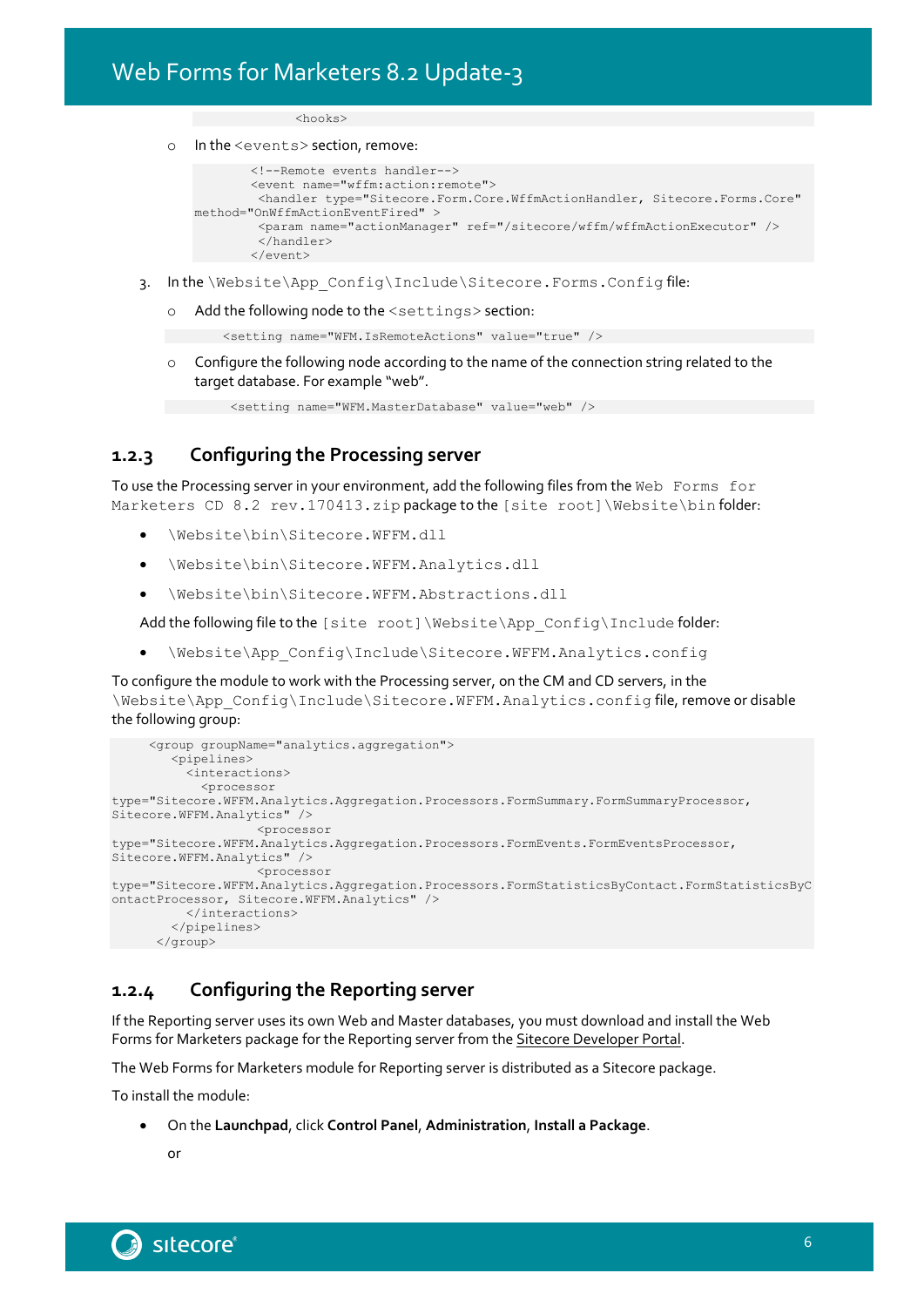## Installation Guide

 On the **Launchpad**, click **Desktop**, and then on the **Desktop**, click **Sitecore**, **Development Tools**, **Installation Wizard**.

The Installation Wizard guides you through the installation process. Select the Web Forms for Marketers 8.2 Reporting rev.170413.zip Sitecore package. Read and accept the license agreement when prompted.

When the installation is completed, publish the content to the Web database.